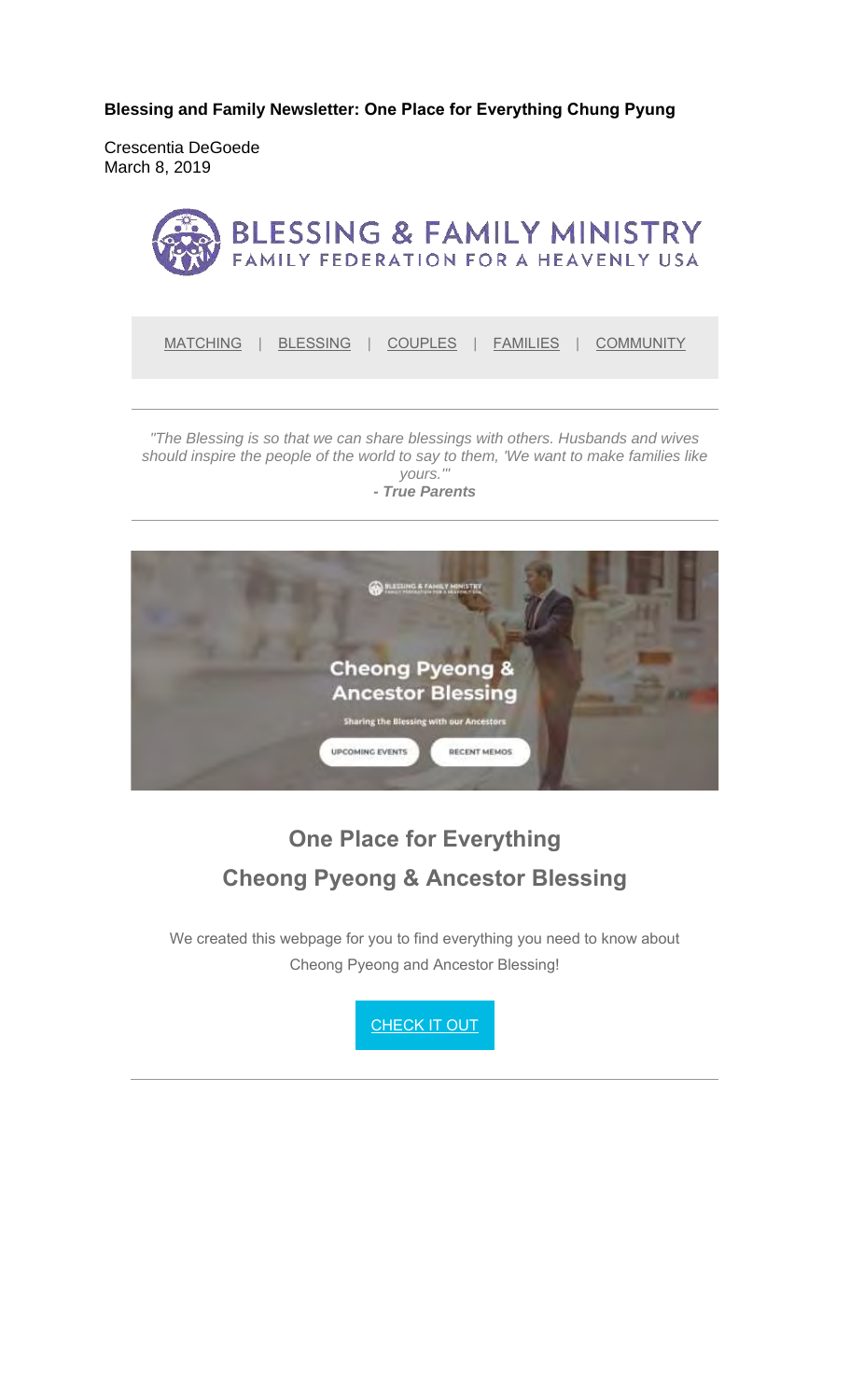

## **"Know Yourself": Using Personality Tests to Prepare for a Relationship**

### Sunder Willett

"Who am I?" is usually not a question we deliberately seek answers to. In fact, our personality or character traits may not even be readily apparent to ourselves...

READ ARTICLE



## **[Webinar] The \$80,000 Question: What To Do About Long-Term Care**

#### March 21 @ 9PM (EST)

Join us to hear from Ray Martin and Paul Pendorf about *What To Do About Long-Term Care*...





### **Oh, The Questions We Ask!**

#### **Debby Gullery**

We all know that our thoughts have power, so it stands to reason that one of the best things we can do for our marriages is to pay attention to them!

READ ARTICLE